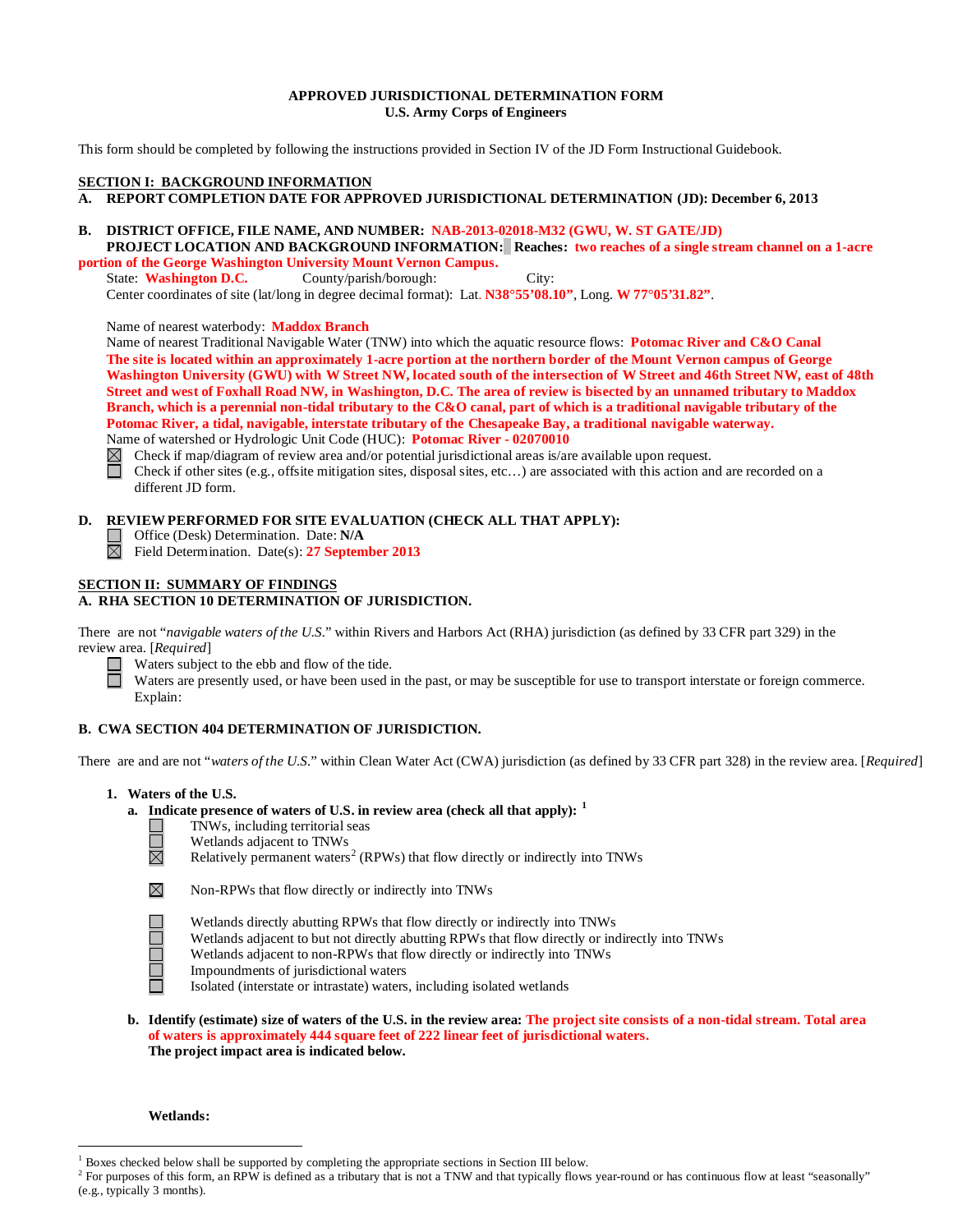### **Streams: non-RPW= 282 square feet along 141 linear feet (ephemeral non-RPW) RPW = 162 square feet along 81 linear feet (seasonally intermittent RPW)**

 **c. Limits (boundaries) of jurisdiction based on: 1987 U.S. Army Corps of Engineers Wetlands Delineation Manual** Elevation of established OHWM (if known): The OHWM is highly variable, and thus is unknown.

**2. Non-regulated waters/wetlands (check if applicable): [3](#page-1-0)**

 $\Box$ Potentially jurisdictional waters and/or wetlands were assessed within the review area and determined not to be jurisdictional. Explain:

### **SECTION III: CWA ANALYSIS**

.

### **A. TNWs AND WETLANDS ADJACENT TO TNWs**

**The agencies will assert jurisdiction over TNWs and wetlands adjacent to TNWs. If the aquatic resource is a TNW, complete Section III.A.1 and Section III.D.1. only; if the aquatic resource is a wetland adjacent to a TNW, complete Sections III.A.1 and 2 and Section III.D.1.; otherwise, see Section III.B below**.

**1. TNW** 

Identify TNW:

Summarize rationale supporting determination:

### **2. Wetland adjacent to TNW**

Summarize rationale supporting conclusion that wetland is "adjacent":

### **B. CHARACTERISTICS OF TRIBUTARY (THAT IS NOT A TNW) AND ITS ADJACENT WETLANDS (IF ANY):**

**This section summarizes information regarding characteristics of the tributary and its adjacent wetlands, if any, and it helps determine whether or not the standards for jurisdiction established under Rapanos have been met.** 

**The agencies will assert jurisdiction over non-navigable tributaries of TNWs where the tributaries are "relatively permanent waters" (RPWs), i.e. tributaries that typically flow year-round or have continuous flow at least seasonally (e.g., typically 3 months). A wetland that directly abuts an RPW is also jurisdictional. If the aquatic resource is not a TNW, but has year-round (perennial) flow, skip to Section III.D.2. If the aquatic resource is a wetland directly abutting a tributary with perennial flow, skip to Section III.D.4.**

**A wetland that is adjacent to but that does not directly abut an RPW requires a significant nexus evaluation. Corps districts and EPA regions will include in the record any available information that documents the existence of a significant nexus between a relatively permanent tributary that is not perennial (and its adjacent wetlands if any) and a traditional navigable water, even though a significant nexus finding is not required as a matter of law.**

**If the waterbody[4](#page-1-1) is not an RPW, or a wetland directly abutting an RPW, a JD will require additional data to determine if the waterbody has a significant nexus with a TNW. If the tributary has adjacent wetlands, the significant nexus evaluation must consider the tributary in combination with all of its adjacent wetlands. This significant nexus evaluation that combines, for analytical purposes, the tributary and all of its adjacent wetlands is used whether the review area identified in the JD request is the tributary, or its adjacent wetlands, or both. If the JD covers a tributary with adjacent wetlands, complete Section III.B.1 for the tributary, Section III.B.2 for any onsite wetlands, and Section III.B.3 for all wetlands adjacent to that tributary, both onsite and offsite. The determination whether a significant nexus exists is determined in Section III.C below.**

- **1. Characteristics of non-TNWs that flow directly or indirectly into TNW**
	- **(i) General Area Conditions:** Watershed size: **190 square miles (Middle Potomac-Anacostia-Occoquan Subbasin).** Drainage area: **drainage area of site unknown.** Average annual rainfall: **unknown** Average annual snowfall: **unknown.**
	- **(ii) Physical Characteristics:**

<span id="page-1-0"></span><sup>&</sup>lt;sup>3</sup> Supporting documentation is presented in Section III.F.

<span id="page-1-1"></span><sup>&</sup>lt;sup>4</sup> Note that the Instructional Guidebook contains additional information regarding swales, ditches, washes, and erosional features generally and in the arid West.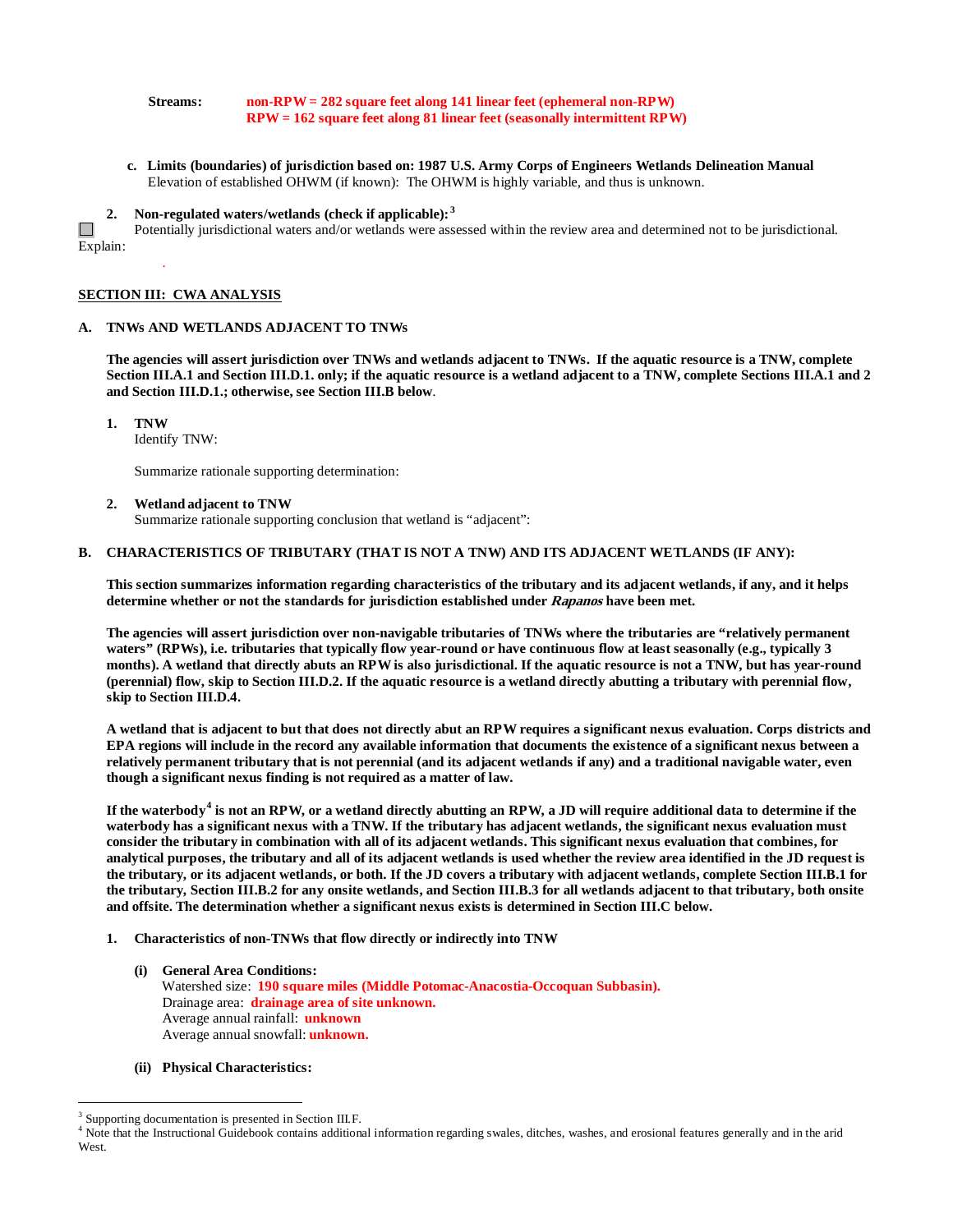(a) Relationship with TNW:

 $\Box$  Tributary flows directly into TNW.

 $\overline{\boxtimes}$  Tributary flows through  $1$  tributaries before entering TNW.

|     |     | Project waters are <b>approximately 1.4</b> river miles from TNW.<br>Project waters are less than 1 river miles from RPW.<br>Project waters are <b>approximately 1</b> aerial (straight) miles from TNW.<br>Project waters are less than 1 aerial (straight) miles from RPW.<br>Project waters cross or serve as state boundaries. Explain:<br>Identify flow route to $TNN5$ : the upstream reach flows directly into the downstream reach, which flows into<br>Maddox Branch, which flows directly into the C&O Canal, a historically navigable water, and the Potomac River,<br>a TNW.<br>Tributary stream order, if known: 1 <sup>st</sup> order                                                                                                                                                                                                                                                                                                                                                                       |  |  |  |
|-----|-----|---------------------------------------------------------------------------------------------------------------------------------------------------------------------------------------------------------------------------------------------------------------------------------------------------------------------------------------------------------------------------------------------------------------------------------------------------------------------------------------------------------------------------------------------------------------------------------------------------------------------------------------------------------------------------------------------------------------------------------------------------------------------------------------------------------------------------------------------------------------------------------------------------------------------------------------------------------------------------------------------------------------------------|--|--|--|
| (b) |     | General Tributary Characteristics (check all that apply):<br>Tributary is:<br>$\boxtimes$ Natural<br>Artificial (man-made). Explain:<br>Manipulated (man-altered). Explain:                                                                                                                                                                                                                                                                                                                                                                                                                                                                                                                                                                                                                                                                                                                                                                                                                                               |  |  |  |
|     |     | <b>Tributary</b> properties with respect to top of bank (estimate):<br><b>Average width: 2 feet</b><br>Average depth: 5 feet, low flow channel in RPW reach was approximately 3-inches to 6-inches deep<br><b>Average side slopes: 60%</b>                                                                                                                                                                                                                                                                                                                                                                                                                                                                                                                                                                                                                                                                                                                                                                                |  |  |  |
|     |     | Primary tributary substrate composition (check all that apply):<br>$\Box$ Silts (C)<br>$\boxtimes$ Sands (A,C, D)<br>Concrete<br>$\boxtimes$ Gravel (A,D)<br>Muck<br>$\Box$ Cobbles (A,D)<br>Bedrock<br>Vegetation. Type/% cover:<br>Other. Explain:                                                                                                                                                                                                                                                                                                                                                                                                                                                                                                                                                                                                                                                                                                                                                                      |  |  |  |
|     |     | Tributary condition/stability [e.g., highly eroding, sloughing banks]. Explain: <b>Although the banks were steep, for the</b><br>lower RPW portion of the stream, the banks were also vegetated appeared to be fairly stable. The downstream<br>portion of the channel also had developed small point bars and meanders, indicating a moderate level of stability.<br>The upstream non-RPW portion of the channel had equally steep banks, but the banks and bed consisted<br>primarily of bare soil, indicating scour and instability.<br>Presence of run/riffle/pool complexes. Yes Explain: Small riffles and pools in the lower RPW portion of the channel;<br>the upper non-RPW portion of the channel was not flowing at the time of the site visit.<br>Tributary geometry: the low-flow channel within the lower RPW portion of the channel was slightly sinuous; the<br>upper non-RPW portion of the channel was confined by the steep banks<br>Tributary gradient (approximate average slope): approximately 10% |  |  |  |
|     | (c) | Flow:<br>Tributary provides for:<br>seasonally intermittent flow (lower RPW portion of the channel)<br>Ephemeral flow (upper non-RPW portion of the channel)                                                                                                                                                                                                                                                                                                                                                                                                                                                                                                                                                                                                                                                                                                                                                                                                                                                              |  |  |  |
|     |     | Estimate average number of flow events in review area/year: the upper non-RPW portion of the channel flows during<br>every moderate to major storm event, approximately 50 times per year. The lower RPW portion of the channel<br>flows during the "wet" season, typically from late October to early May, and during moderate to major storm<br>events during the "dry" season from mid May to early October.                                                                                                                                                                                                                                                                                                                                                                                                                                                                                                                                                                                                           |  |  |  |
|     |     | Describe flow regime:<br>lower RPW portion of the channel – seasonal intermittent (RPW)<br>upper non-RPW portion of the channel - ephemeral                                                                                                                                                                                                                                                                                                                                                                                                                                                                                                                                                                                                                                                                                                                                                                                                                                                                               |  |  |  |
|     |     | Other information on duration and volume: less than 24 hours following storm events (all channels); barring a<br>drought, the lower RPW portion of the channel flows continuously from at least early November to late March.                                                                                                                                                                                                                                                                                                                                                                                                                                                                                                                                                                                                                                                                                                                                                                                             |  |  |  |
|     |     | Surface flow is: <b>discrete and confined</b> Characteristics:                                                                                                                                                                                                                                                                                                                                                                                                                                                                                                                                                                                                                                                                                                                                                                                                                                                                                                                                                            |  |  |  |
|     |     |                                                                                                                                                                                                                                                                                                                                                                                                                                                                                                                                                                                                                                                                                                                                                                                                                                                                                                                                                                                                                           |  |  |  |

Subsurface flow: **some component of groundwater present in lower RPW portion of the channel: no rain had**  fallen in the area for six days prior to the site visit and the site visit was conducted at the end of the "dry" season, **yet water was still flowing in the portion of the channel downstream of flag A11, indicating groundwater flow providing base flow.** 

<span id="page-2-0"></span><sup>&</sup>lt;sup>5</sup> Flow route can be described by identifying, e.g., tributary a, which flows through the review area, to flow into tributary b, which then flows into TNW.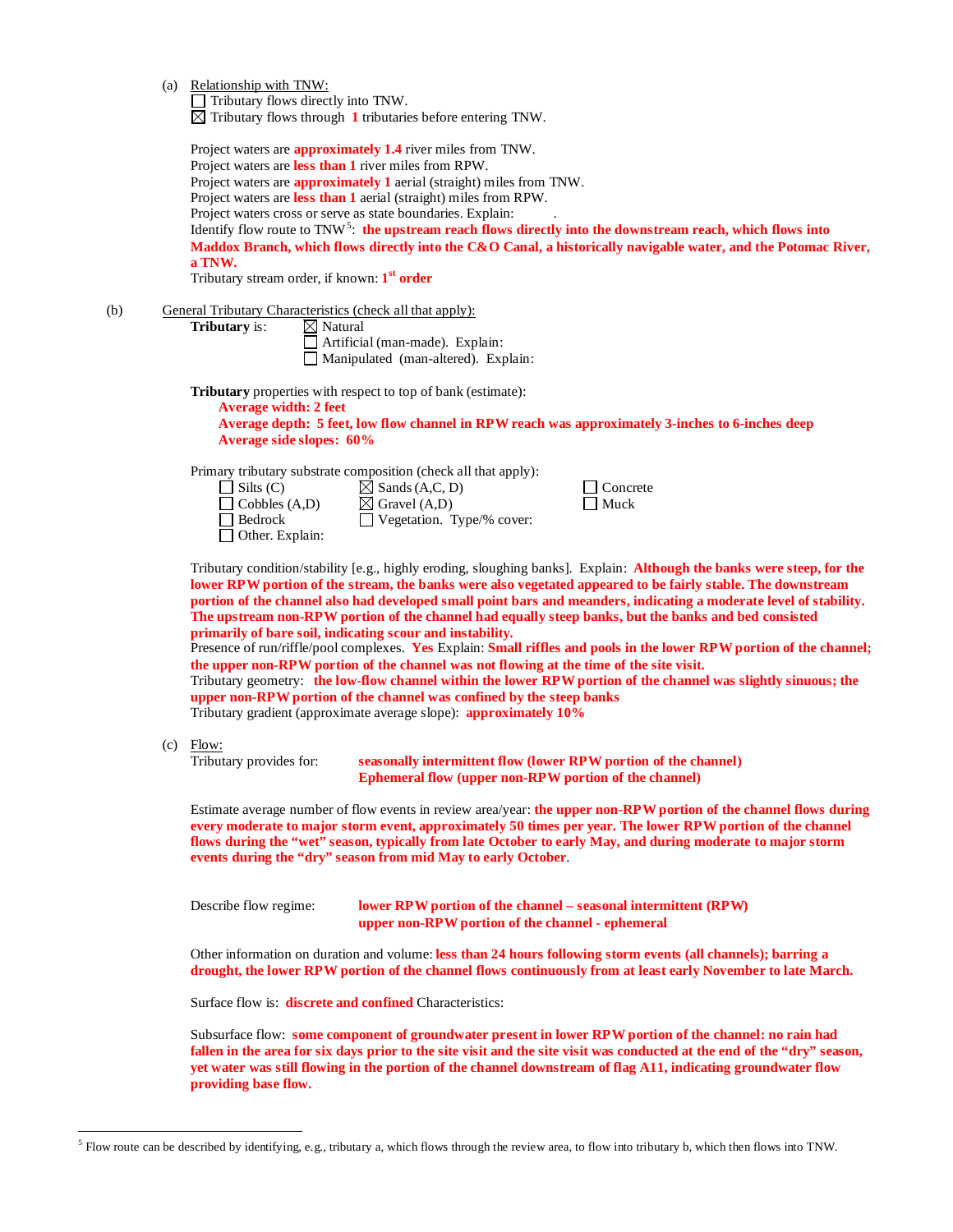$\Box$  Dye (or other) test performed: N/A.

Tributary has (check all that apply):



If factors other than the OHWM were used to determine lateral extent of CWA jurisdiction (check all that apply):

- $\Box$  High Tide Line indicated by:  $\Box$  Mean High Water Mark indicated by: oil or scum line along shore objects  $\Box$  survey to available datum;<br> $\Box$  fine shell or debris deposits (foreshore)  $\Box$  physical markings;
	- $\Box$  fine shell or debris deposits (foreshore)
	-
	- $\Box$  tidal gauges
	- $\Box$  other (list):

physical markings/characteristics  $\Box$  vegetation lines/changes in vegetation types.

### **(iii) Chemical Characteristics:**

Characterize tributary (e.g., water color is clear, discolored, oily film; water quality; general watershed characteristics, etc.). Explain: **There was no water flowing in upper non-RPW portion of the channel, with the exception of standing water in a small pool immediately downstream of the culvert pipe at the upstream terminus of the channel. The water flowing through lower RPW portion of the channel was clear.** 

Identify specific pollutants, if known: **due to proximity of channel to nearby roads and the adjacent parking lot, possible pollutants from those sources could include motor oil and coolant; due to the proximity of the playing field nearby, possible pollutants from that source could include fertilizer and pesticides**

### **(iv) Biological Characteristics. Channel supports (check all that apply):**

Riparian corridor. Characteristics (type, average width): **The stream on site is located within an approximately 49 foot wide forested riparian zone for the upper non-RPW portion and 144-foot wide forested riparian buffer for lower RPW reach** 

- Wetland fringe. Characteristics:
- $\boxtimes$  Habitat for:
	- Federally Listed species. Explain findings:
	- Fish/spawn areas. Explain findings:
	- $\Box$  Other environmentally-sensitive species. Explain findings:

Aquatic/wildlife diversity. Explain findings: **the lower seasonally-intermittent portion of the channel likely has sufficiently frequent flow to support more tolerant species of benthic macro-invertebrates**

### **2. Characteristics of wetlands adjacent to non-TNW that flow directly or indirectly into TNW**

### **(i) Physical Characteristics:**

(a) General Wetland Characteristics:

Properties: Wetland size: Wetland type. Wetland quality. Explain: **Refer to Section IV.B.** Project wetlands cross or serve as state boundaries. Explain: **N/A**.

(b) General Flow Relationship with Non-TNW: Flow is: Explain:

Surface flow is**:**  Characteristics:

Subsurface flow:Explain findings:

<span id="page-3-1"></span><span id="page-3-0"></span> <sup>6</sup> <sup>6</sup>A natural or man-made discontinuity in the OHWM does not necessarily sever jurisdiction (e.g., where the stream temporarily flows underground, or where the OHWM has been removed by development or agricultural practices). Where there is a break in the OHWM that is unrelated to the waterbody's flow regime (e.g., flow over a rock outcrop or through a culvert), the agencies will look for indicators of flow above and below the break <sup>7</sup>  $^7$ Ibid.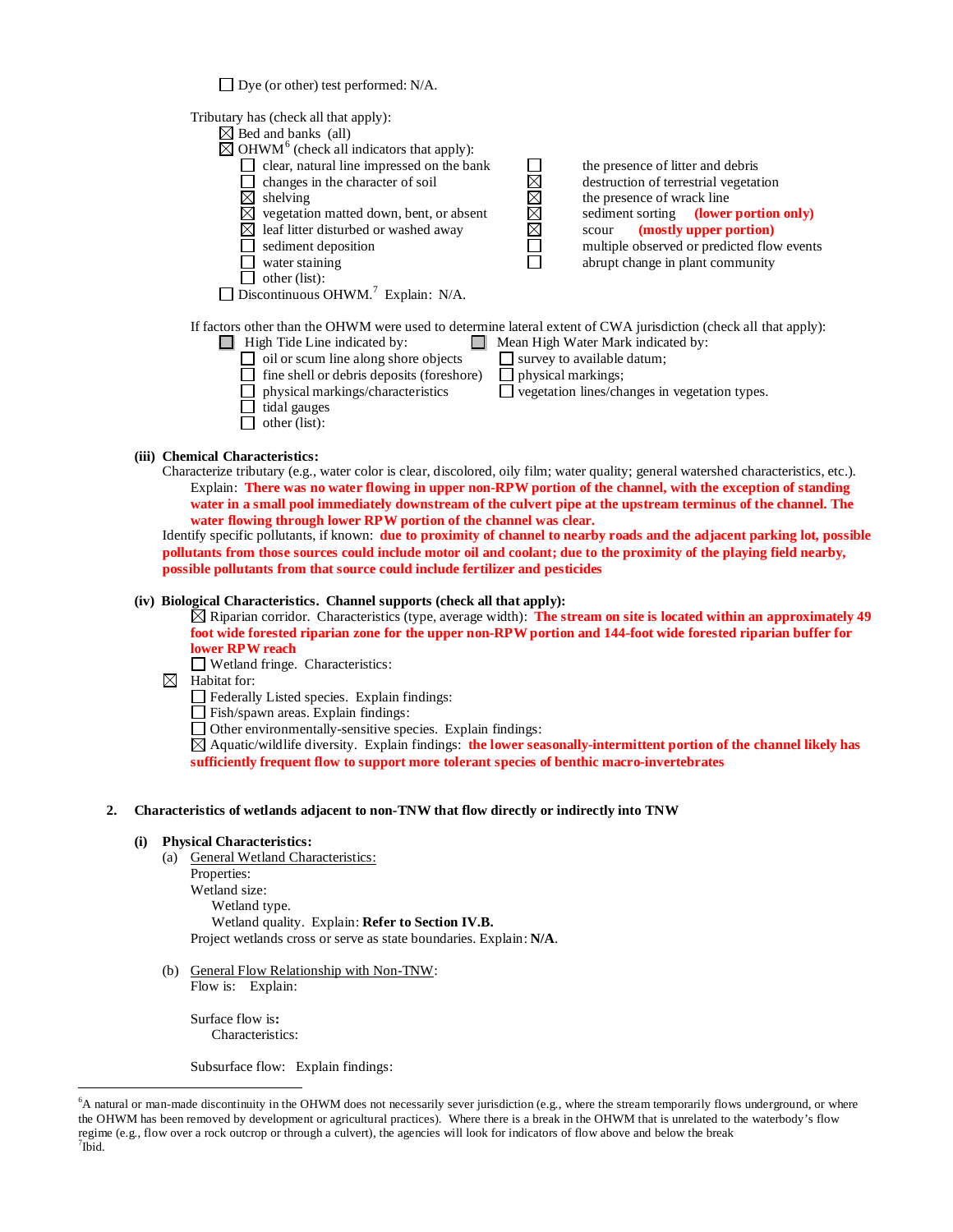$\Box$  Dye (or other) test performed:

- (c) Wetland Adjacency Determination with Non-TNW:
	- $\Box$  Directly abutting
	- Not directly abutting
		- Discrete wetland hydrologic connection. Explain:
		- Ecological connection. Explain:
		- Separated by berm/barrier. Explain:
- (d) Proximity (Relationship) to TNW

Project wetlands are approximately river miles from TNW. Project waters are approximately aerial (straight) miles from TNW. Flow is from: Estimate approximate location of wetland as within the floodplain.

### **(ii) Chemical Characteristics:**

Characterize wetland system (e.g., water color is clear, brown, oil film on surface; water quality; general watershed characteristics; etc.). Explain:

Identify specific pollutants, if known:

# **(iii) Biological Characteristics. Wetland supports (check all that apply):**

- $\Box$  Riparian buffer. Characteristics (type, average width):
- Vegetation type/percent cover. Explain:
	- Habitat for: П
	- Federally Listed species. Explain findings:
	- Fish/spawn areas. Explain findings:
	- Other environmentally-sensitive species. Explain findings:
	- Aquatic/wildlife diversity. Explain findings:

### **3. Characteristics of all wetlands adjacent to the tributary (if any)**

All wetland(s) being considered in the cumulative analysis: Approximately\_\_ acres in total are being considered in the cumulative analysis.

For each wetland, specify the following:

| Directly abuts? $(Y/N)$ | Size (in acres) | Directly abuts? $(Y/N)$ | Size (in acres) |
|-------------------------|-----------------|-------------------------|-----------------|
|-------------------------|-----------------|-------------------------|-----------------|

Summarize overall biological, chemical and physical functions being performed: **Refer to Section IV.B.**

# **C. SIGNIFICANT NEXUS DETERMINATION**

**A significant nexus analysis will assess the flow characteristics and functions of the tributary itself and the functions performed by any wetlands adjacent to the tributary to determine if they significantly affect the chemical, physical, and biological integrity of a TNW. For each of the following situations, a significant nexus exists if the tributary, in combination with all of its adjacent wetlands, has more than a speculative or insubstantial effect on the chemical, physical and/or biological integrity of a TNW. Considerations when evaluating significant nexus include, but are not limited to the volume, duration, and frequency of the flow of water in the tributary and its proximity to a TNW, and the functions performed by the tributary and all its adjacent wetlands. It is not appropriate to determine significant nexus based solely on any specific threshold of distance (e.g. between a tributary and its adjacent wetland or between a tributary and the TNW). Similarly, the fact an adjacent wetland lies within or outside of a floodplain is not solely determinative of significant nexus.** 

### **Draw connections between the features documented and the effects on the TNW, as identified in the** *Rapanos* **Guidance and discussed in the Instructional Guidebook. Factors to consider include, for example:**

- Does the tributary, in combination with its adjacent wetlands (if any), have the capacity to carry pollutants or flood waters to TNWs, or to reduce the amount of pollutants or flood waters reaching a TNW?
- Does the tributary, in combination with its adjacent wetlands (if any), provide habitat and lifecycle support functions for fish and other species, such as feeding, nesting, spawning, or rearing young for species that are present in the TNW?
- Does the tributary, in combination with its adjacent wetlands (if any), have the capacity to transfer nutrients and organic carbon that support downstream foodwebs?
- Does the tributary, in combination with its adjacent wetlands (if any), have other relationships to the physical, chemical, or biological integrity of the TNW?

**Note: the above list of considerations is not inclusive and other functions observed or known to occur should be documented below:**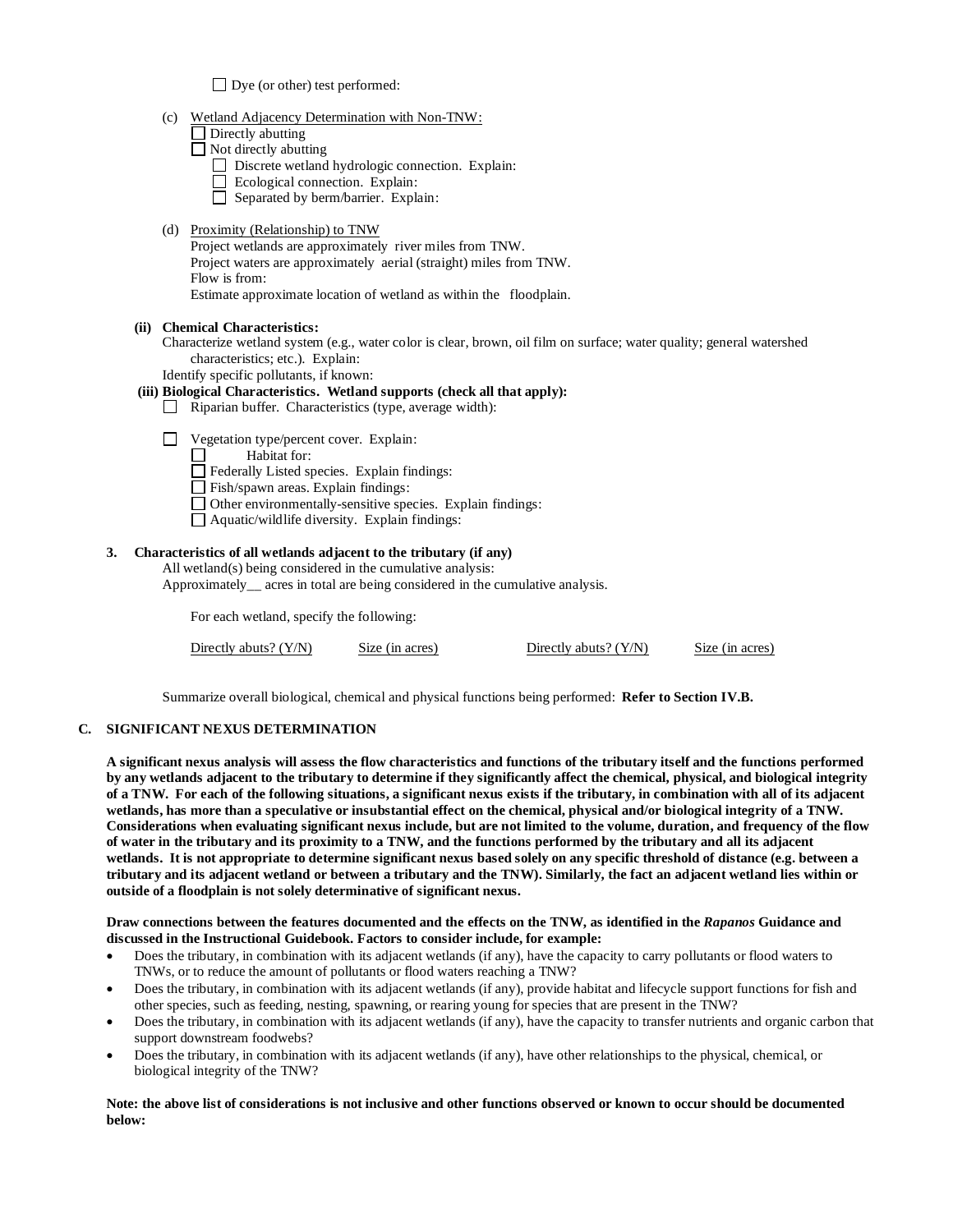- **1. Significant nexus findings for non-RPW that has no adjacent wetlands and flows directly or indirectly into TNWs.** Explain findings of presence or absence of significant nexus below, based on the tributary itself, then go to Section III.D:
- **2. Significant nexus findings for non-RPW and its adjacent wetlands, where the non-RPW flows directly or indirectly into TNWs.** Explain findings of presence or absence of significant nexus below, based on the tributary in combination with all of its adjacent wetlands, then go to Section III.D:

**Significant nexus findings for non-RPW that has no adjacent wetlands and flows directly or indirectly into TNWs.** Explain findings of presence or absence of significant nexus below, based on the tributary itself, then go to Section III.D: **The upper portion of the channel on site is an ephemeral stream and non-RPW, with no adjacent wetlands, that flows indirectly into a TNW by way of two other stream reaches. The non-RPWis a 141-foot long channel with well-defined bed and bank, rack lines, and evidence of scouring along the bed and banks. The following stream geomorphology was absent: riffle-pool sequence; depositional bars or benches; braided channels; and sediment sorting. No aquatic fauna or wetland vegetation was observed to be within the channel. There is a culvert pipe at the upstream terminus of the channel that conducts flow directly to this ephemeral stream. There is no evidence that this ephemeral reach is fed by groundwater and there is some erosion with leaf litter and some exposed sediment in the stream bed. The OHWM and bank and bed were observed for the non-RPW reach. The ephemeral channel has jurisdictional stream characteristics. There are no associated wetlands and the non-RPW portion of the reach does not meet the criteria in the 1987 Corps of Engineers Wetland Delineation Manual and/or appropriate Regional Supplements.**

\* Aquatic Life (Organisms): **Due to the ephemeral nature of the flow in the channel, large aquatic organisms, such as fish, or aquatic organisms that require a constant state of moisture would not be expected to be present. However, more opportunistic organisms that only require a short period of time to develop, such as some tolerant species of benthic macroinvertebrates, could potentially be expected to be present in the channel. The Corps' site visit on 27 September 2013 took place toward the end of the dry season, but the downstream RPW reach was flowing, while the upstream non-RPW reach did not have flow.** 

\* Habitat for Wildlife: **A detailed assessment of the quality of wildlife habitat was not performed. The ephemeral stream's corridor and adjacent upland areas may provide habitat for a variety of upland wildlife species.** 

\* Support Nutrient Cycling: **The opportunity to perform this function is adequate for the channel as the abutting riparian area is a thin strip of deciduous forest which adds detritus. Additionally, the conveyance of the detritus downstream may provide soil nutrition and a food source for fish and other aquatic organisms downstream.**

\* Sediment Transport: **The opportunity to perform this function is adequate for this channel because within the area of review there are no major blockages, such as a beaver dam or road crossing, to arrest the transport of sediment.**

\* Pollutant Trapping: **The channel likely receives un-channelized overland flow from the surrounding upland areas that include roads, a parking lot, and playing fields. Flow from the roads and parking lot may convey pollutants such as motor oil and coolant and overland or subsurface flow from the playing fields may convey pollutants such as fertilizer or pesticides. The upper portion of the stream channel has little to no connection to the floodplain and the gradient of the channel allows only for minimal pollutant trapping.** 

\* WQ Improvement: **The upper portion of the stream has limited opportunity to improve the chemical and physical aspects of water quality because the channel has limited connection to its floodplain. However, the trees in the riparian buffer would be expected to contribute shade which would moderate temperature fluctuations in the channels, thereby moderating fluctuations of the concentration of dissolved oxygen (DO) and improving biological water quality. Moreover, this forested site is one of the few remaining natural areas in a highly disturbed and increasingly urban area. Therefore, these channels would be expected to provide greater functions and values in terms of improving water quality despite heavy loads of pollutants for the surrounding area than a high value stream would in a pristine area.**

\* Temperature: **The trees in the riparian buffer would be expected to contribute shade which would moderate temperature fluctuations in the upper portion of the channel.**

\* Flood Storage: **Due to the incised nature of the channel, which may be due to the high velocity of the overland flow over the nearby impervious surfaces, the upper portion of the channel is not well connected to the floodplain and would thereby provide limited flood storage.** 

\* Commerce: **The upper portion of the channel is too small and flows too infrequently to provide recreational boating or fishing and thus has limited opportunities to support commerce. However, it would be expected to contribute stream flow and detritus which would improve water quality downstream in the Potomac River, a TNW which does support fishing and boating activities less than 1 mile from this area.**

\* Navigation: **The channel is not navigable.**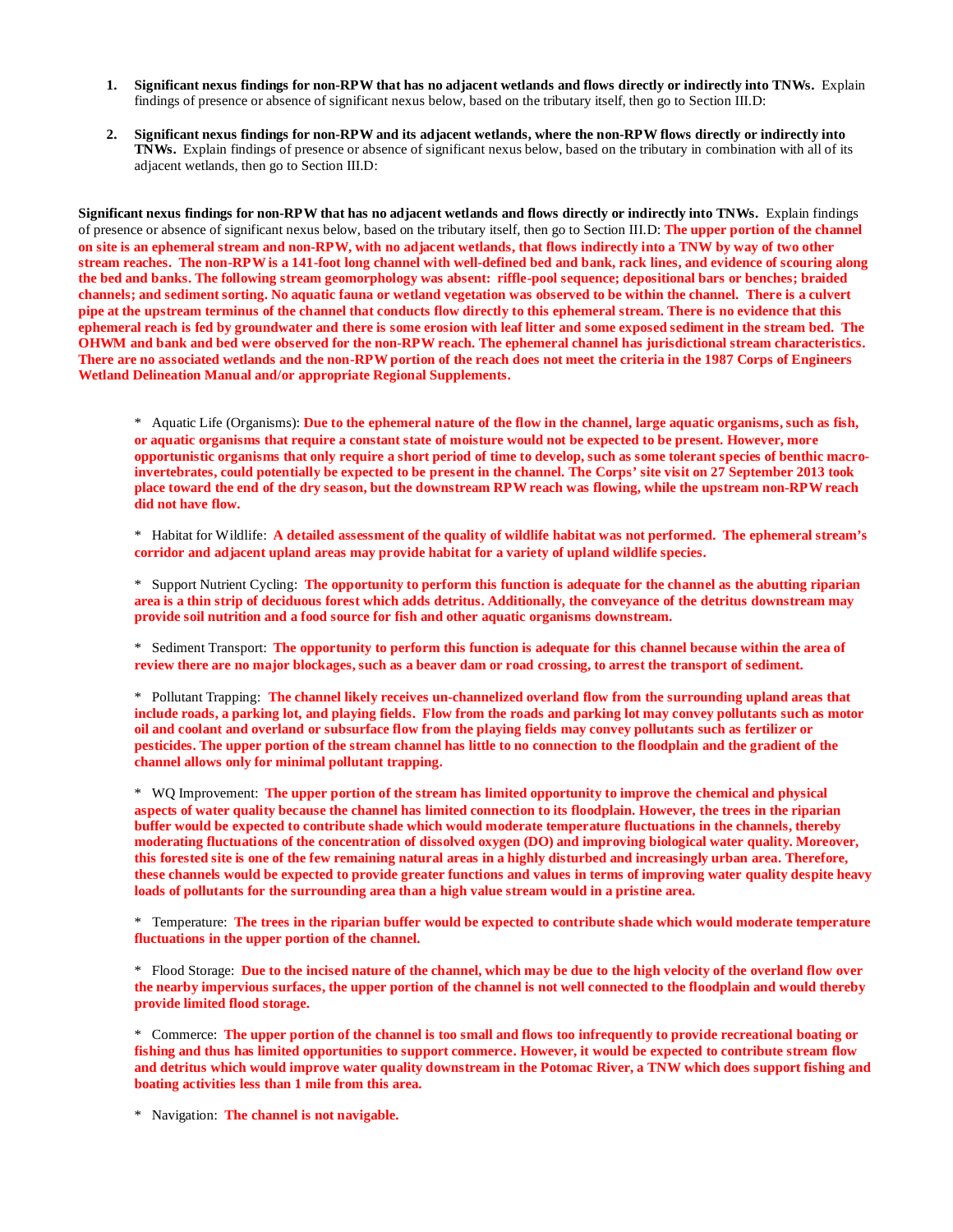\* Recreation: **The channel is located on GWU's property and so would not be easily accessible to most people, with the exception of the students and staff of GWU. The stream would have limited recreational opportunities because of its small size and lack of regular or seasonal water flow regime. If allowed, the area of review could support non-aquatic recreational activities such as hiking and bird watching proportionate to the riparian upland forested habitat.**

\* Public Health: **The water quality functions of the upstream portion of the channel, although modest, directly influence downstream areas thereby providing a direct benefit to the overall public health.**

\* Groundwater Discharge: **No seeps were noted within the upper portion of the channel, but flow observed in the lower portion of the stream channel during the 27 September 2013 Corps site visit indicated groundwater influence.**

\* Groundwater recharge: **The upper portion of the channel and its riparian buffer are not paved, thus it would be expected that although the project site may not connect directly with a deeper aquifer, some amount of groundwater recharge into the surface water aquifer could occur.**

**Based on the above and field experience in Washington , D.C., the upper portion of the channel does have a significant nexus with the physical, chemical or biological integrity of the TNW.**

### **D. DETERMINATIONS OF JURISDICTIONAL FINDINGS. THE SUBJECT WATERS/WETLANDS ARE (CHECK ALL THAT APPLY):**

- **1. TNWs and Adjacent Wetlands.** Check all that apply and provide size estimates in review area: TNWs: Wetlands adjacent to TNWs:
	-
- **2. RPWs that flow directly or indirectly into TNWs.**
	- Tributaries of TNWs where tributaries typically flow year-round are jurisdictional. Provide data and rationale indicating that tributary is perennial:
	- Tributaries of TNW where tributaries have continuous flow "seasonally" (e.g., typically three months each year) are  $\boxtimes$ jurisdictional. Data supporting this conclusion is provided at Section III.B. Provide rationale indicating that tributary flows seasonally: **The lower portion of the channel was observed to be flowing during the Corps site visit on 27 September 2013, toward the end of the "dry season," and it had not rained for six days in the area of review.**

Provide estimates for jurisdictional waters in the review area (check all that apply):

 **Tributary waters: 162 square feet along 81 linear feet (seasonally intermittent RPW)**

□ Other non-wetland waters: acres. Identify type(s) of waters:

### **3. Non-RPWs [8](#page-6-0) that flow directly or indirectly into TNWs.**

Waterbody that is not a TNW or an RPW, but flows directly or indirectly into a TNW, and it has a significant nexus with a TNW is jurisdictional. Data supporting this conclusion is provided at Section III.C.

Provide estimates for jurisdictional waters within the review area (check all that apply):

 **Tributary waters: 282 square feet along 141 linear feet (ephemeral non-RPW)**

□ Other non-wetland waters: Identify type(s) of waters:

### **4. Wetlands directly abutting an RPW that flow directly or indirectly into TNWs.**

Wetlands directly abut RPW and thus are jurisdictional as adjacent wetlands.

Wetlands directly abutting an RPW where tributaries typically flow year-round. Provide data and rationale

indicating that tributary is perennial in Section III.D.2, above.

Provide rationale indicating that wetland is directly abutting an RPW:

Wetlands directly abutting an RPW where tributaries typically flow "seasonally." Provide data indicating that tributary is seasonal in Section III.B and rationale in Section III.D.2, above. Provide rationale indicating that wetland is directly abutting an RPW:

<span id="page-6-0"></span>**Provide acreage estimates for jurisdictional wetlands in the review area:**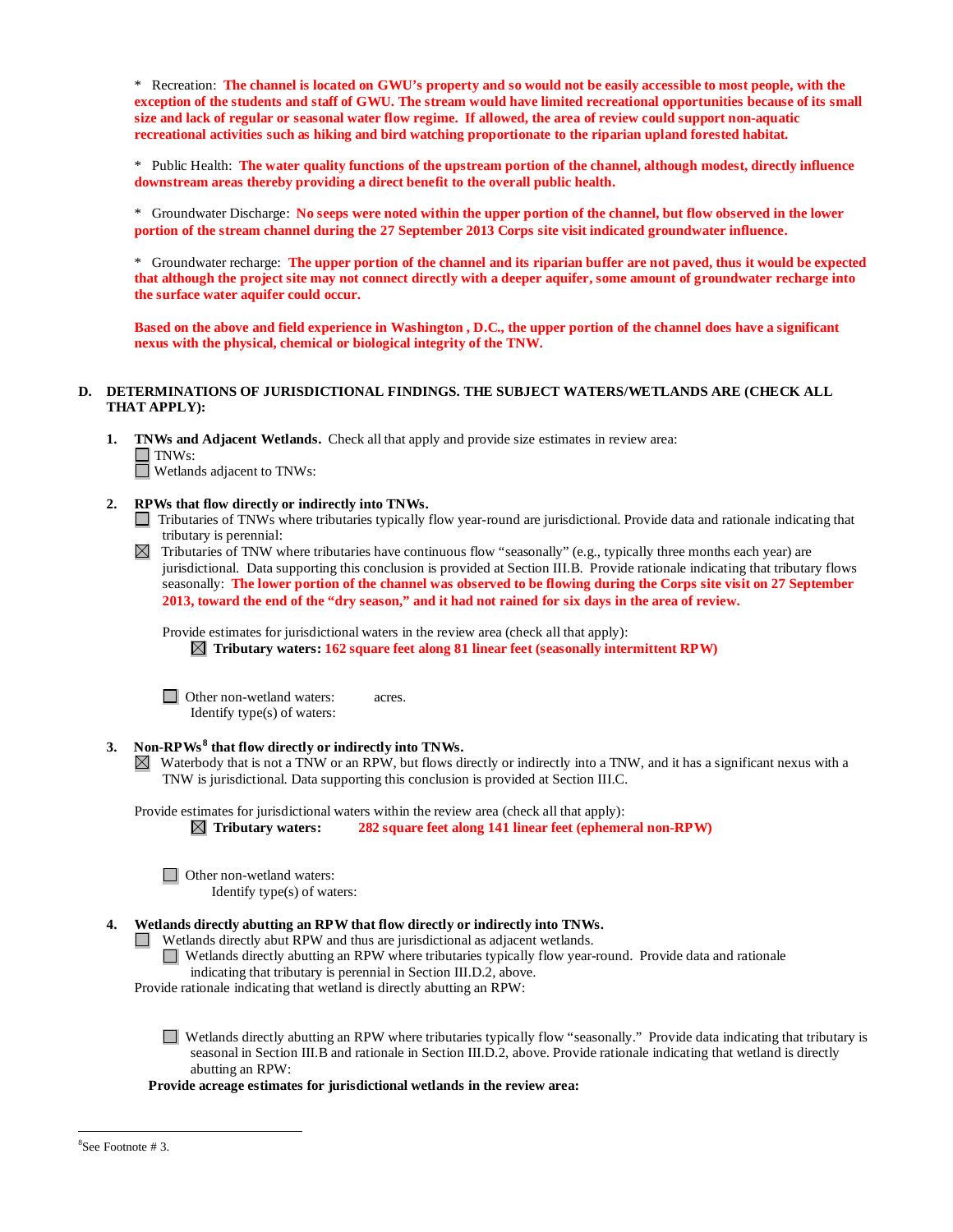### **5. Wetlands adjacent to but not directly abutting an RPW that flow directly or indirectly into TNWs.**

 $\Box$  Wetlands that do not directly abut an RPW, but when considered in combination with the tributary to which they are adjacent and with similarly situated adjacent wetlands, have a significant nexus with a TNW are jurisidictional. Data supporting this conclusion is provided at Section III.C.

Provide acreage estimates for jurisdictional wetlands in the review area:

### **6. Wetlands adjacent to non-RPWs that flow directly or indirectly into TNWs.**

 $\Box$  Wetlands adjacent to such waters, and have when considered in combination with the tributary to which they are adjacent and with similarly situated adjacent wetlands, have a significant nexus with a TNW are jurisdictional. Data supporting this conclusion is provided at Section III.C.

Provide estimates for jurisdictional wetlands in the review area:

# **7. Impoundments of jurisdictional waters.[9](#page-7-0)**

- As a general rule, the impoundment of a jurisdictional tributary remains jurisdictional.
- Demonstrate that impoundment was created from "waters of the U.S.," or
- Demonstrate that water meets the criteria for one of the categories presented above (1-6), or
- $\Box$ Demonstrate that water is isolated with a nexus to commerce (see E below).

### **E. ISOLATED [INTERSTATE OR INTRA-STATE] WATERS, INCLUDING ISOLATED WETLANDS, THE USE, DEGRADATION OR DESTRUCTION OF WHICH COULD AFFECT INTERSTATE COMMERCE, INCLUDING ANY SUCH WATERS (CHECK ALL THAT APPLY):[10](#page-7-1)**

which are or could be used by interstate or foreign travelers for recreational or other purposes.

- $\Box$  from which fish or shellfish are or could be taken and sold in interstate or foreign commerce.
- which are or could be used for industrial purposes by industries in interstate commerce.
- Interstate isolated waters.Explain:
- Other factors.Explain:

### **Identify water body and summarize rationale supporting determination:**

Provide estimates for jurisdictional waters in the review area (check all that apply):

- Tributary waters:
	- Other non-wetland waters:
	- Identify type(s) of waters:
- Wetlands:

### **F. NON-JURISDICTIONAL WATERS, INCLUDING WETLANDS (CHECK ALL THAT APPLY):**

- If potential wetlands were assessed within the review area, these areas did not meet the criteria in the 1987 Corps of Engineers Wetland Delineation Manual and/or appropriate Regional Supplements.
- Review area included isolated waters with no substantial nexus to interstate (or foreign) commerce.
	- Prior to the Jan 2001 Supreme Court decision in "*SWANCC*," the review area would have been regulated based solely on the "Migratory Bird Rule" (MBR).
	- Waters do not meet the "Significant Nexus" standard, where such a finding is required for jurisdiction. Explain:
	- Other: (explain, if not covered above):

Provide acreage estimates for non-jurisdictional waters in the review area, where the sole potential basis of jurisdiction is the MBR factors (i.e., presence of migratory birds, presence of endangered species, use of water for irrigated agriculture), using best professional judgment (check all that apply):

■ Non-wetland waters (i.e., rivers, streams):<br>■ Lakes/ponds:

- Lakes/ponds:
- $\Box$ Other non-wetland waters: List type of aquatic resource:
- $\Box$  Wetlands:

Provide acreage estimates for non-jurisdictional waters in the review area that do not meet the "Significant Nexus" standard, where such a finding is required for jurisdiction (check all that apply):

- Non-wetland waters (i.e., rivers, streams):
- Lakes/ponds:

Other non-wetland waters: acres. List type of aquatic resource:

Wetlands:

 <sup>9</sup> To complete the analysis refer to the key in Section III.D.6 of the Instructional Guidebook.

<span id="page-7-1"></span><span id="page-7-0"></span><sup>&</sup>lt;sup>10</sup> Prior to asserting or declining CWA jurisdiction based solely on this category, Corps Districts will elevate the action to Corps and EPA HQ for **review consistent with the process described in the Corps/EPA** *Memorandum Regarding CWA Act Jurisdiction Following Rapanos.*